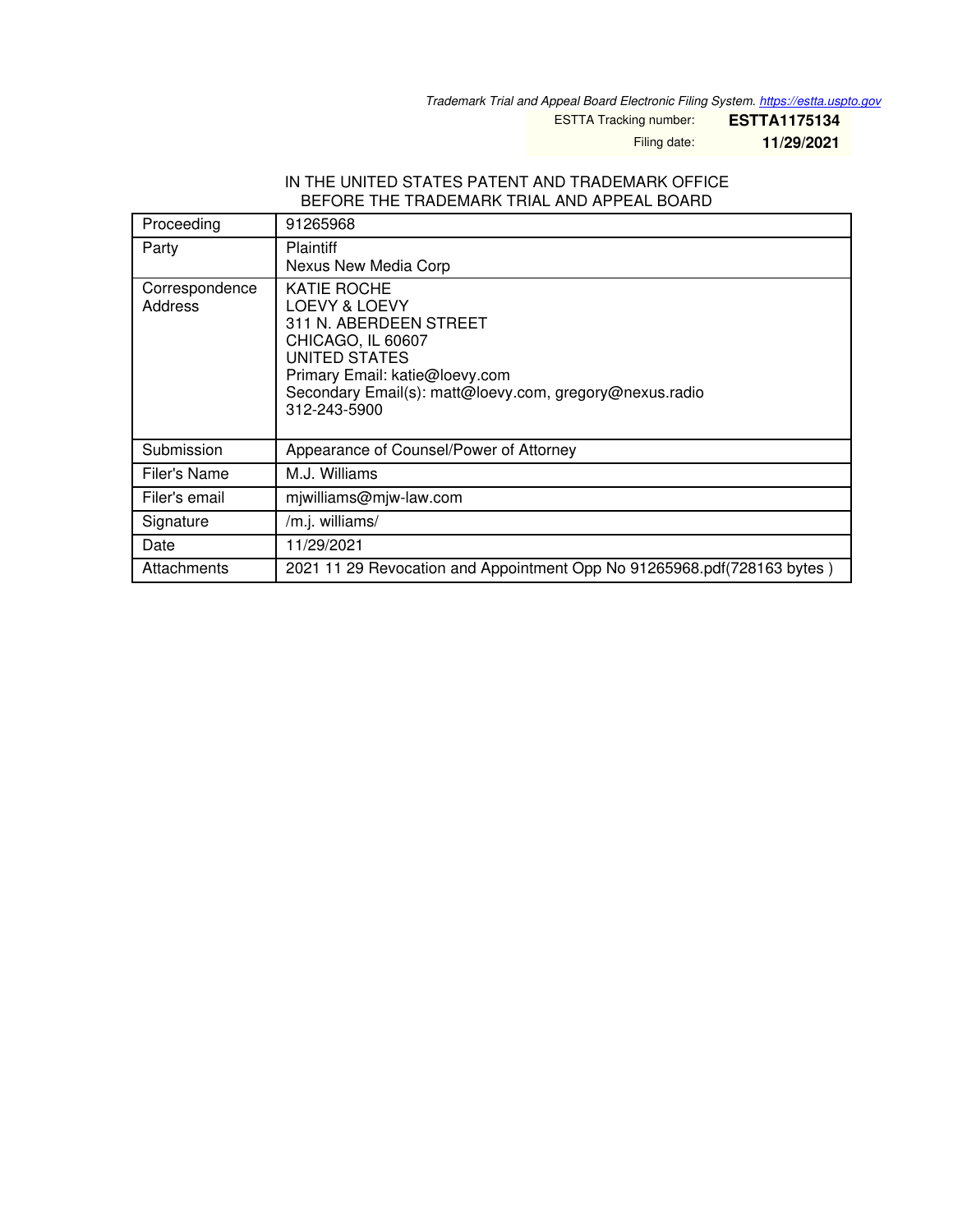## **IN THE UNITED STATES PATENT AND TRADEMARK OFFICE BEFORE THE TRADEMARK TRIAL AND APPEAL BOARD**

MARK: NEXUS ) Serial No. 87508194

) Opposition No. 91265968

## **REVOCATION OF POWER OF ATTORNEY AND APPOINTMENT OF NEW ATTORNEY**

Pursuant to 37 CFR § 2.19 and TBMP § 116.01, Opposer-Plaintiff Nexus Digital, LLC ("Opposer") hereby revokes the appointment of Katie Roche, Jon Loevy, and Matthew Topic of Loevy & Loevy as its attorneys in the abovecaptioned proceeding.

Opposer further hereby revokes all previous powers of attorney and in their place appoints **M.J. Williams**, a member of the Bar of the State of New York, as its attorney to represent Opposer in this proceeding, with full power of substitution and revocation, and to transact all business in the United States Patent and Trademark Office in connection therewith.

Based on the foregoing, Opposer requests a change to its correspondence address, requesting that all correspondence be directed to:

> **M.J. Williams M.J. Williams Law 11 Broadway, Suite 615 New York, New York 10004 Tel: (347) 471-1447 Email: mjwilliams@mjw-law.com**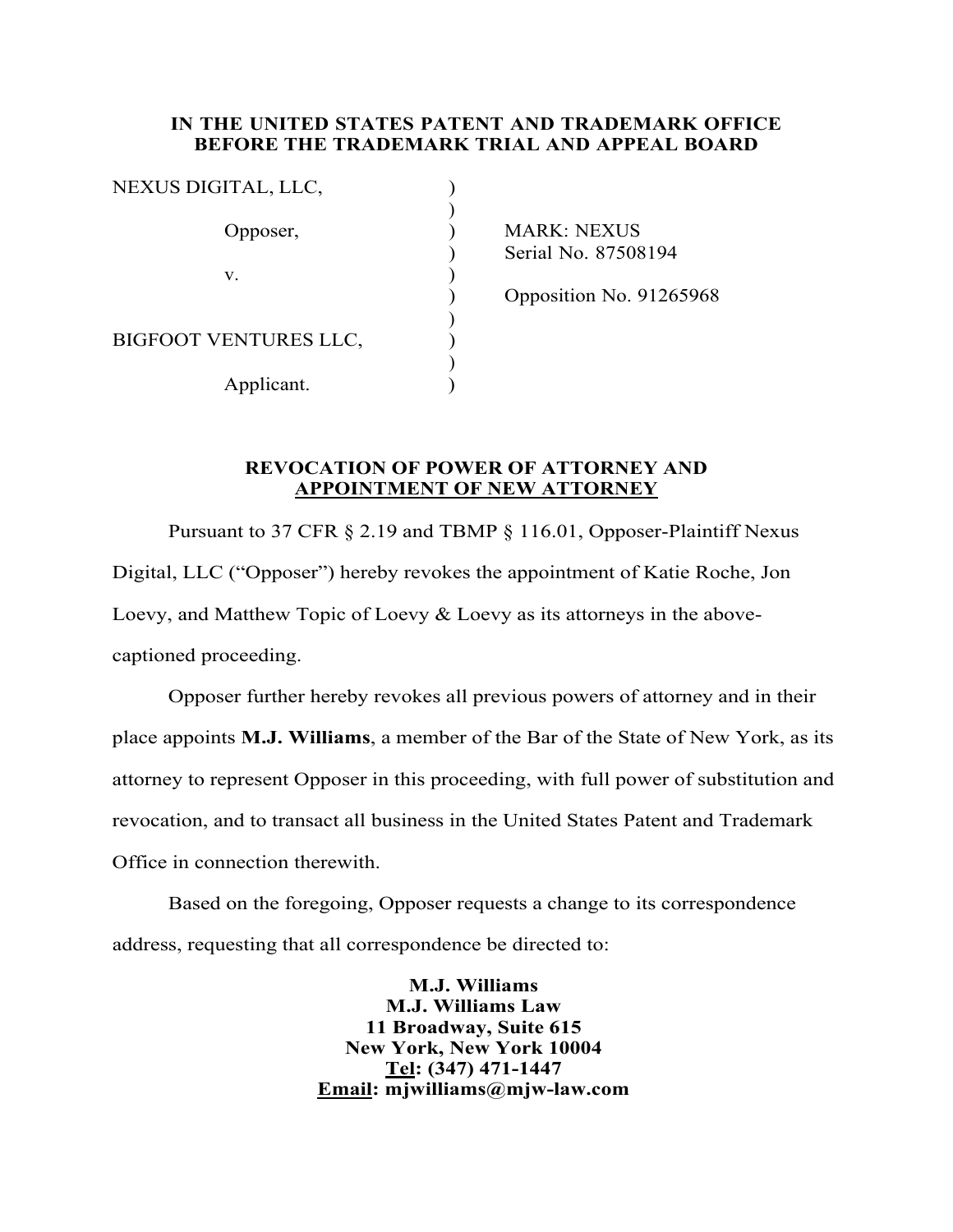Respectfully submitted,

November 29, 2021

NEXUS DIGITAL, LLC

Gregory Schweitzer Operations Director